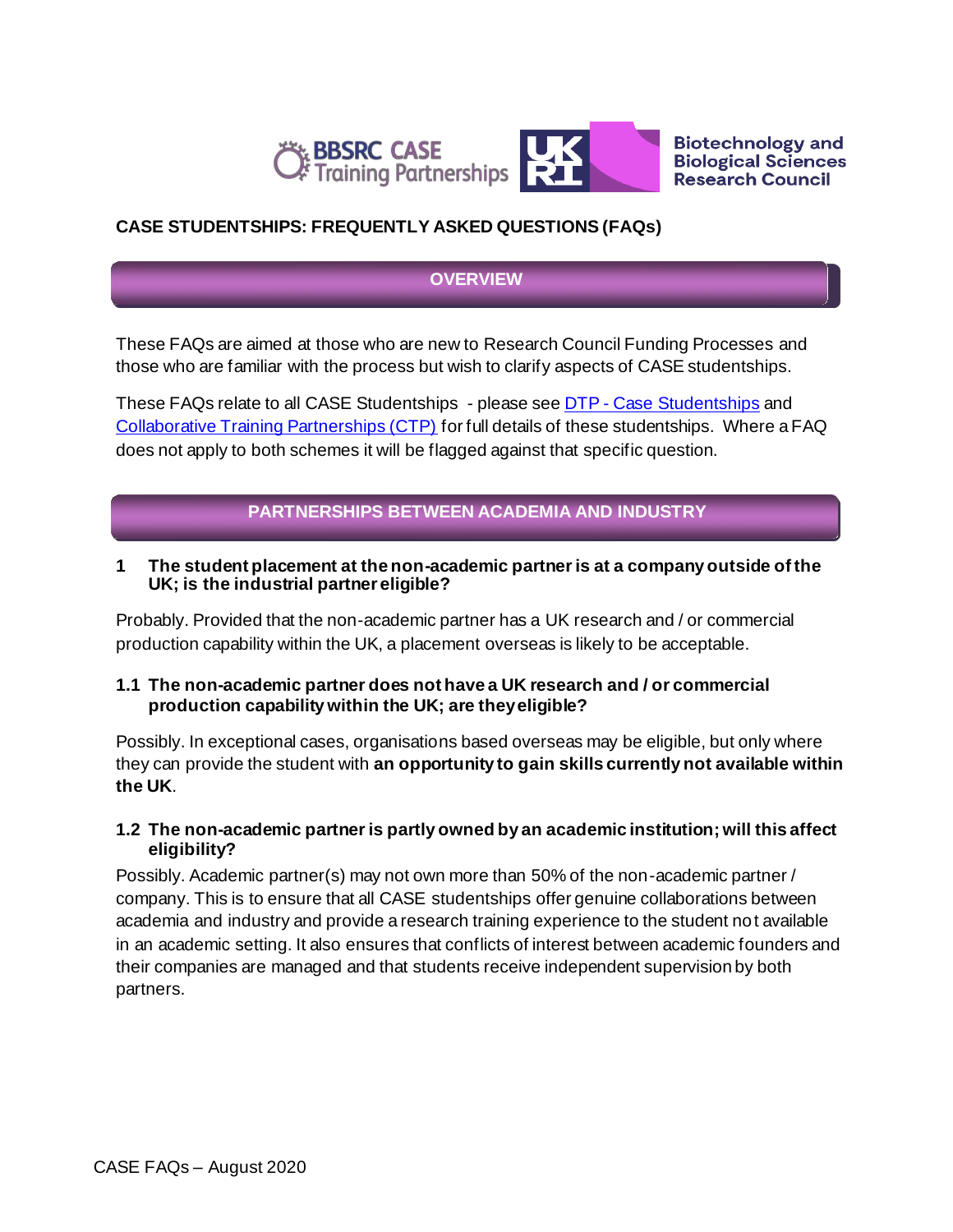## **1.3 The non-academic partner is a very new enterprise; will this affect eligibility?**

Possibly. It will be the responsibility of the partners to establish any possible risk to the project and have contingencies in place should there be changes in the priorities of the non-academic partner that affects them meeting project commitments.

### **1.4 The non-academic partner supervisor has limited experience managing doctoral research students; will this affect our eligibility?**

The non-academic partner should ensure the student receives the appropriate level of management and supervision, especially during their placement with the non-academic partner. Additionally, the non-academic partner should ensure that the non-academic supervisor is supported and mentored adequately throughout the studentship.

### **1.5. Is it possible to have more than one non-academic partner?**

It is acceptable for a CASE studentship to have more than one non-academic partner involved in the studentship, provided one acts as the lead non-academic partner. The student can have a placement with one or both non-academic partners, or more if more than 2 non-academic partners are involved in the studentship.

# **FINANCIAL CONTRIBUTIONS FROM THE NON-ACADEMIC PARTNER**

### **2 What are the financial requirements of the non-academicpartner?**

### **2.1. For CASE Studentships only,** the financial contributions are as follows:

- A contribution to the student stipend is not required but is encouraged**.**
- For **all non-academic partners**, all costs associated with the placement must be met. Non- academic partners must support all expenses associated with the work carried out by the student while on placement, including additional expenses (such as travel and accommodation) incurred by the student as a direct result of attendance at the premises of a company. This includes the cost of flights in the case of overseas companies.
- For non-academic partners who have **more than 50 employees** (including employees in parent companies or subsidiaries), the mandatory requirement for financial contribution is an annual cash contribution to the academic partner of at least £1400 perannum.
- Non-academic partners who have **50 or feweremployees** (including employees in parent companies and subsidiaries), are not required to contribute to the academic partner costs. However, this is encouraged where possible.
- **2.2.** CTP studentships have separate financial requirements for the non-academic partner please see [CTP Frequently Asked Questions](https://bbsrc.ukri.org/documents/ctp-frequently-asked-questions-pdf/) for further details.

The costs associated with both CASE Studentships and CTP are summarized in the table below. Please note, CTP contributions have been included for information purposes.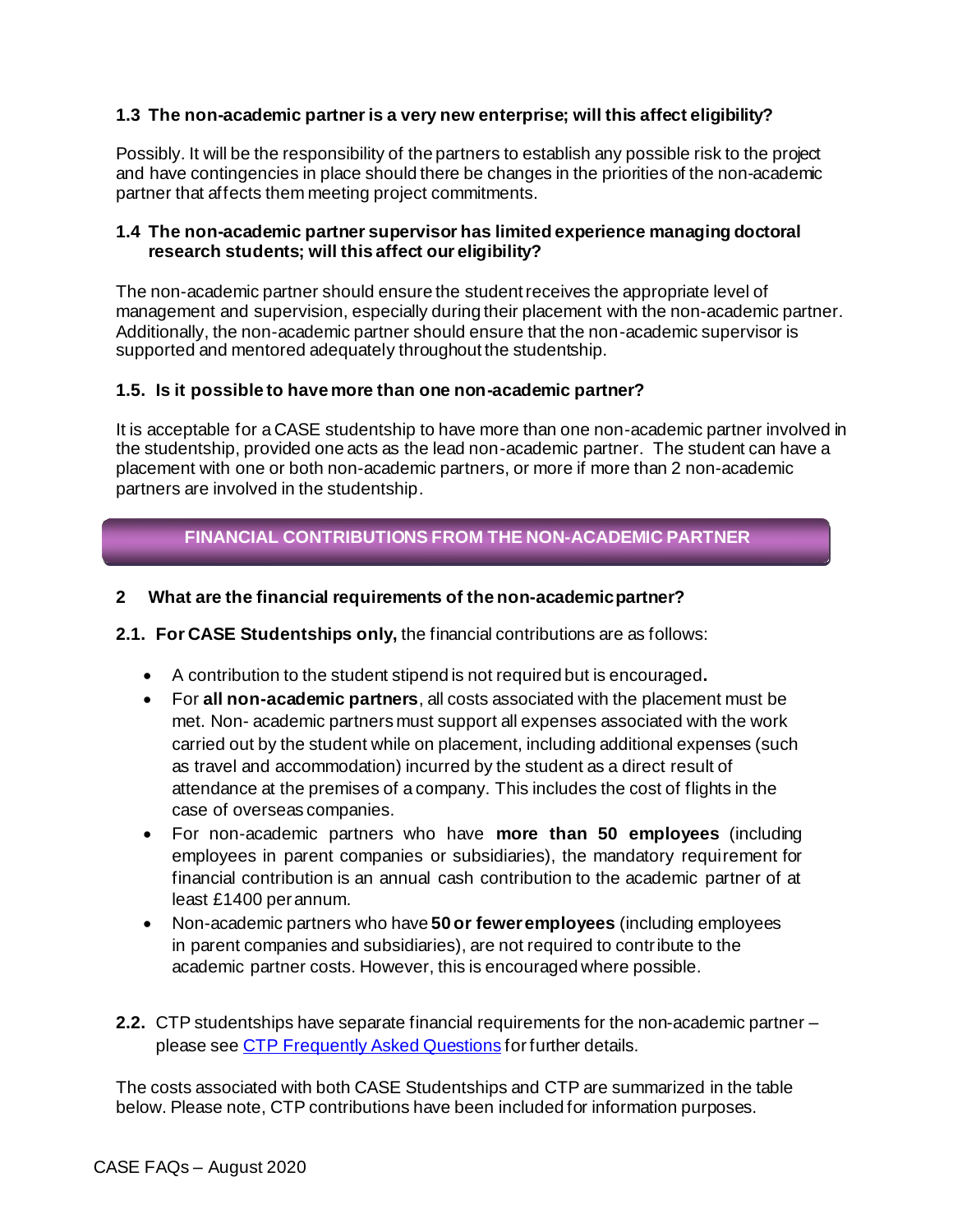## **Table 1. Mandatory financial contributions to CASE studentships.**

| <b>CASE</b>                |                                   |                                    |                                                            |
|----------------------------|-----------------------------------|------------------------------------|------------------------------------------------------------|
|                            | Companies <50<br><b>Employees</b> | Companies > 51<br><b>Employees</b> | <b>Collaborative Training</b><br><b>Partnerships (CTP)</b> |
| <b>Placement Expenses</b>  | Yes                               | Yes                                | Yes                                                        |
| Academic Contribution      | No                                | Yes                                | Yes                                                        |
| <b>Studentship Stipend</b> | No                                | No                                 | Yes                                                        |

### **2.3 The non-academic partner is a public funded body, or charitable organisation, do they have to contributefinancially?**

**For CASE studentships** –financial requirements given in paragraph 2.1 above apply

**For CTP studentships** – the financial contributions should be considered on a case-bycase basis, please contact the BBSRC for guidance at [postgrad.studentships@bbsrc.ac.uk](mailto:postgrad.studentships@bbsrc.ac.uk)

### **2.4. The non-academic partner is an overseas company; who meets the cost of the placement?**

If the non-academic partner is international, the costs of airfare must be provided for by the nonacademic partner. For CASE studentships it is advisable to confirm with the non-academic partner that this is acceptable (particularly in the case of smaller companies).

# **THE PLACEMENT**

# **3 Does the student have to spend time at the non-academicpartner?**

Yes. It is essential that all students spend a minimum of 3 months on a placement with the non-academic partner. This 3-month period can be at any point during the studentship and may consist of a number of shorter visits if appropriate. The BBSRC encourages placements of longer duration up to a maximum of 18 months.

## **3.1 Does the CASE studentship placement have to be directly related to the student's research project?**

Yes. BBSRC requires that the student spends time at the non-academic partner on a placement directly related to the student's research project. The most effective studentships are shaped through collaboration of academic and non- academic partners, with input from the student.

The purpose of the placement is to provide a training experience unavailable at the academic institution. Training in project management, business strategy and finance, for example, should also be an integral component of the training package delivered during the placement at the non academic partner.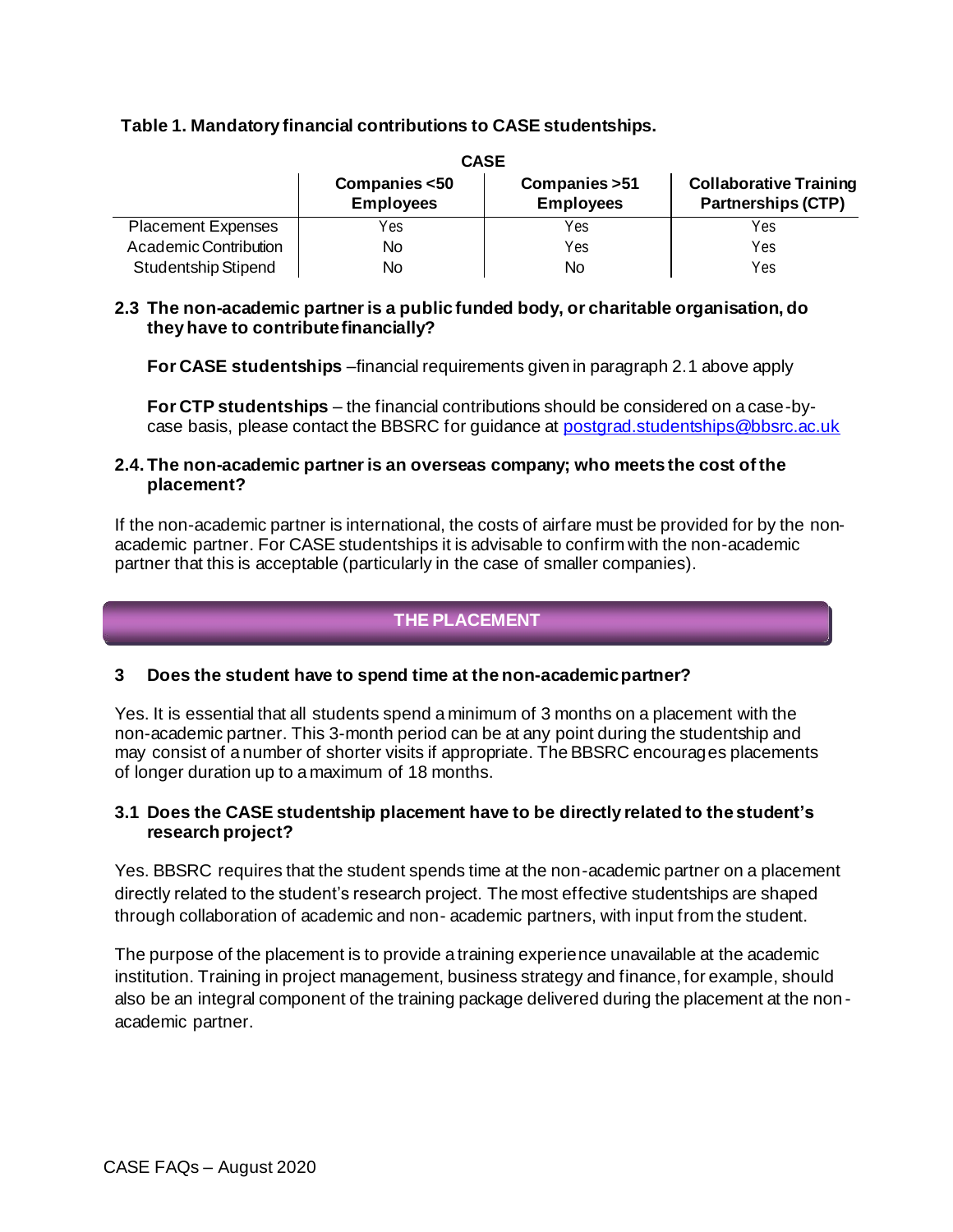# **3.2 What is the difference between CASE and PIPSplacements?**

The Professional Internship for PhD students (PIPS) is an innovative and integral element of the DTP programme, built in to enhance the employability and broaden the training experience of the DTP students. The purpose of the PIPS is to provide students with the opportunity to experience work in an area that is **not directly related** to their PhD project, where destinations for these internships include policymaking, media, teaching and industry. Further details are available at **[Professional Internships for PhD Students \(PIPS\)](https://bbsrc.ukri.org/skills/investing-doctoral-training/pips/)** 

This contrasts CASE studentships, where the placement **should be directly related to** the research project and, as such, should be developed in collaboration between academic and non-academic partners with input from the student.

# **3.3 Is a CASE student required to complete a PIPSplacement?**

CASE students funded via a CASE Studentship are **not required** to carry out an additional placement through the PIPS scheme, although this is still possible.

If a student wishes to partake in a PIPS placement, there will be no additional funding to extend the CASE Studentship, except in the case of a competitively obtained BBSRC Policy Internships. The Policy Internships provide the opportunity for BBSRC-funded PhD students to work for three months in one of a range of organisations involved in science policy. Successful applicants have the opportunity to work on a policy topic of interest to both the applicant and the organisation, by producing a briefing paper, participating in a policy inquiry or organising a policy event. Full details of this annual competition can be found on the BBSRC website at [Professional Internships for PhD Students \(PIPS\)](https://bbsrc.ukri.org/skills/investing-doctoral-training/pips/)

# **OTHER**

## 4 **The academic partner does not currently have a DTP award; how can Iapply for a CASE studentship?**

Contact should be made directly with a [DTP award holder](https://bbsrc.ukri.org/skills/investing-doctoral-training/dtp/) where you have overlapping research interests to enquire about access to their CASE studentships as a collaborator; or with a CTP [award holder](https://bbsrc.ukri.org/skills/investing-doctoral-training/collaborative-training-partnerships/) to investigate the possibility of working with them as a collaborator.

# **4.1 The project is interdisciplinary; how can I check whether it fits the BBSRC's remit?**

The primary aim of CASE is to provide an opportunity for high quality collaborative research training in areas of science relevant to BBSRC's strategic priorities [\(Responsive mode](http://www.bbsrc.ac.uk/funding/priorities/priorities-index.aspx)  [priorities\)](http://www.bbsrc.ac.uk/funding/priorities/priorities-index.aspx). If you have specific queries concerning remit, emai[l remit@bbsrc.ukri.org](mailto:remit@bbsrc.ukri.org)